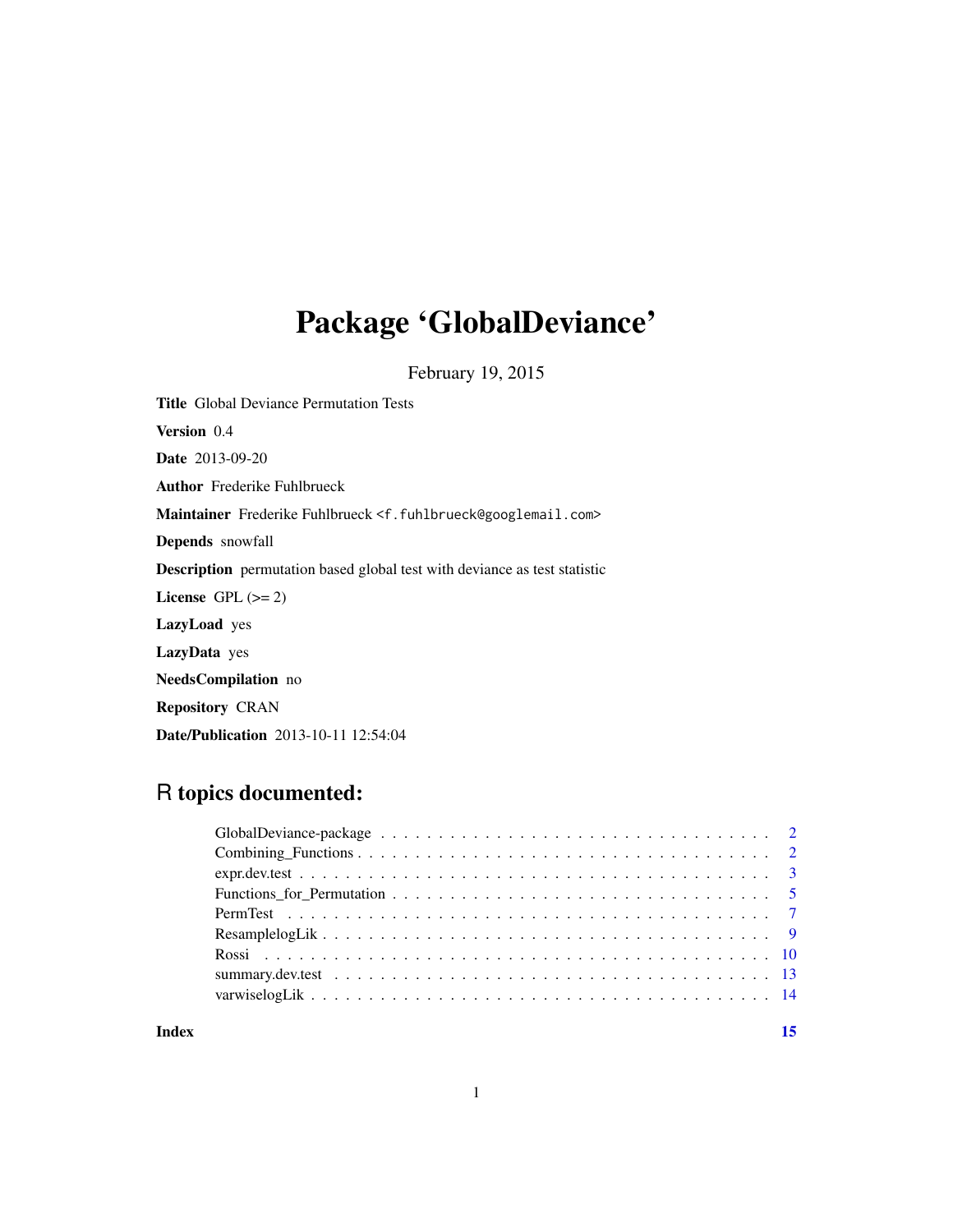<span id="page-1-0"></span>GlobalDeviance-package

*GlobalDeviance*

### Description

Global Deviance Permutation Tests

### Details

| Package:     | <b>GlobalDeviance</b>                                                            |
|--------------|----------------------------------------------------------------------------------|
| Title:       | Title: Global Deviance Permutation Tests                                         |
| Version:     | (0.4)                                                                            |
| Date:        | 2013-09-20                                                                       |
| Author:      | Frederike Fuhlbrueck                                                             |
| Maintainer:  | Frederike Fuhlbrueck <f.fuhlbrueck@googlemail.com></f.fuhlbrueck@googlemail.com> |
| Depends:     | snowfall                                                                         |
| Description: | permutation based global test with deviance as test statistic                    |

### Author(s)

Frederike Fuhlbrueck <f.fuhlbrueck@googlemail.com>

### See Also

See [expr.dev.test](#page-2-1).

Combining\_Functions *Combining Functions*

### Description

Combining Functions

### Usage

fisher(p)

liptak(p)

tippett(p)

lancaster(p, r, s)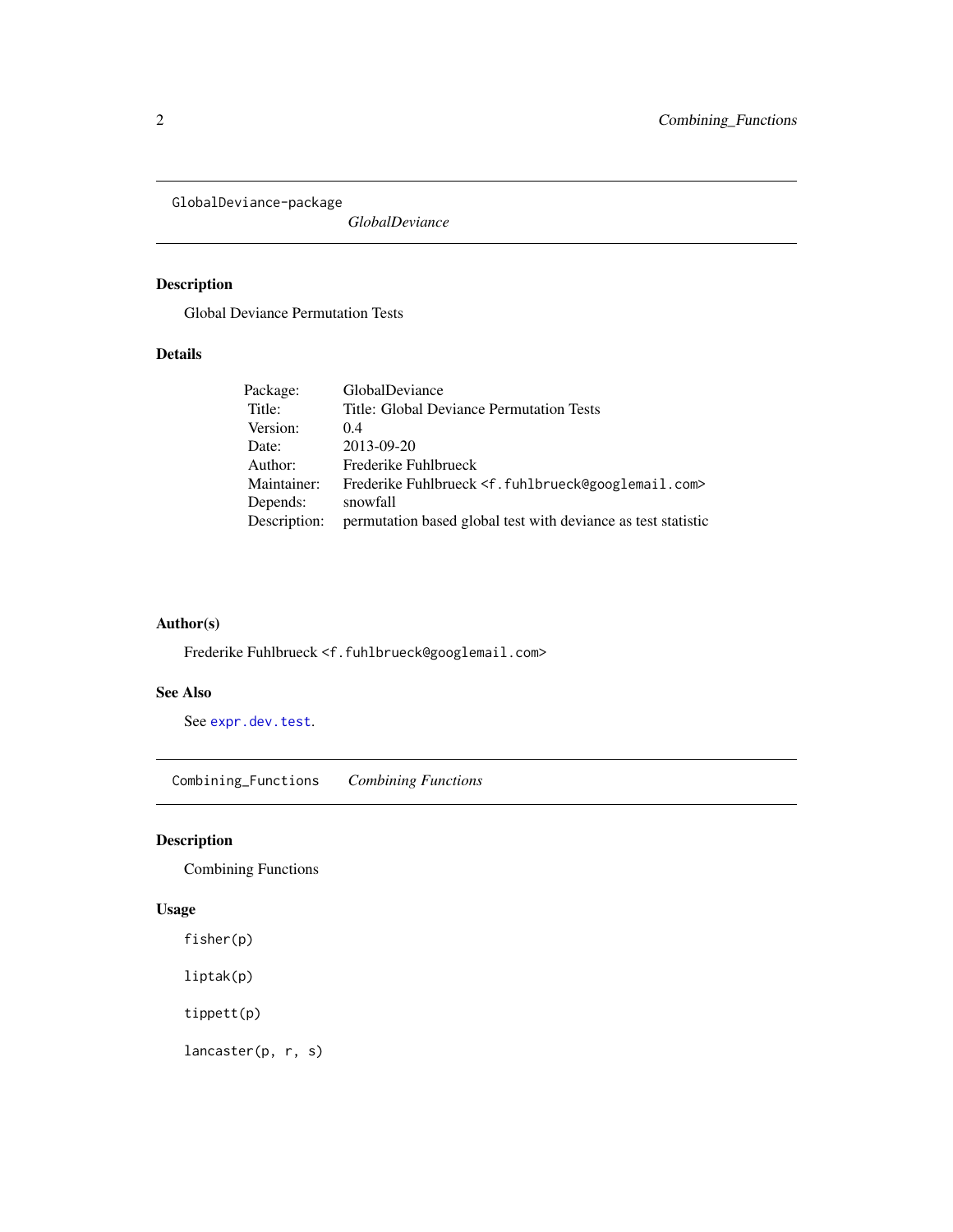### <span id="page-2-0"></span>expr.dev.test 3

#### Arguments

| p  | Vector with p-values.                   |
|----|-----------------------------------------|
|    | rate parameter forgamma distribution.   |
| -S | Scale parameter for gamma distribution. |

### Value

A vector p-values.

#### Author(s)

Frederike Fuhlbrueck <f.fuhlbrueck@googlemail.com>

### See Also

See [expr.dev.test](#page-2-1).

<span id="page-2-1"></span>expr.dev.test *Deviance Test*

#### Description

Deviance permuation test.

### Usage

```
expr.dev.test(xx, formula.full, formula.red = NULL, D.red = NULL, model.dat,
test.vars, glm.family, perm = 100, method = c("chisqstat", "permutation"),
cf="fisher", adjust=FALSE, snowfall.args=list(parallel=FALSE),
snowfall.seed, save.stat.data = FALSE,
file.save = "GlobalDeviance_statistic_Tperm_and_Tobs.Rdata",
use.save.stat.data = FALSE,
file.use = "GlobalDeviance_statistic_Tperm_and_Tobs.Rdata")
```
### Arguments

| <b>XX</b>    | Dataset (variables x observations/patients).                    |
|--------------|-----------------------------------------------------------------|
| formula.full | Formula from the full model.                                    |
| formula.red  | Formula from the reduced model.                                 |
| D.red        | Designmatrix of the reduced model.                              |
| model.dat    | Dataset with covariables (observations/patients x covariables). |
| test.vars    | Variables or groups of variables to test.                       |
| glm.family   | Family for the regression.                                      |
| perm         | Number of permutations.                                         |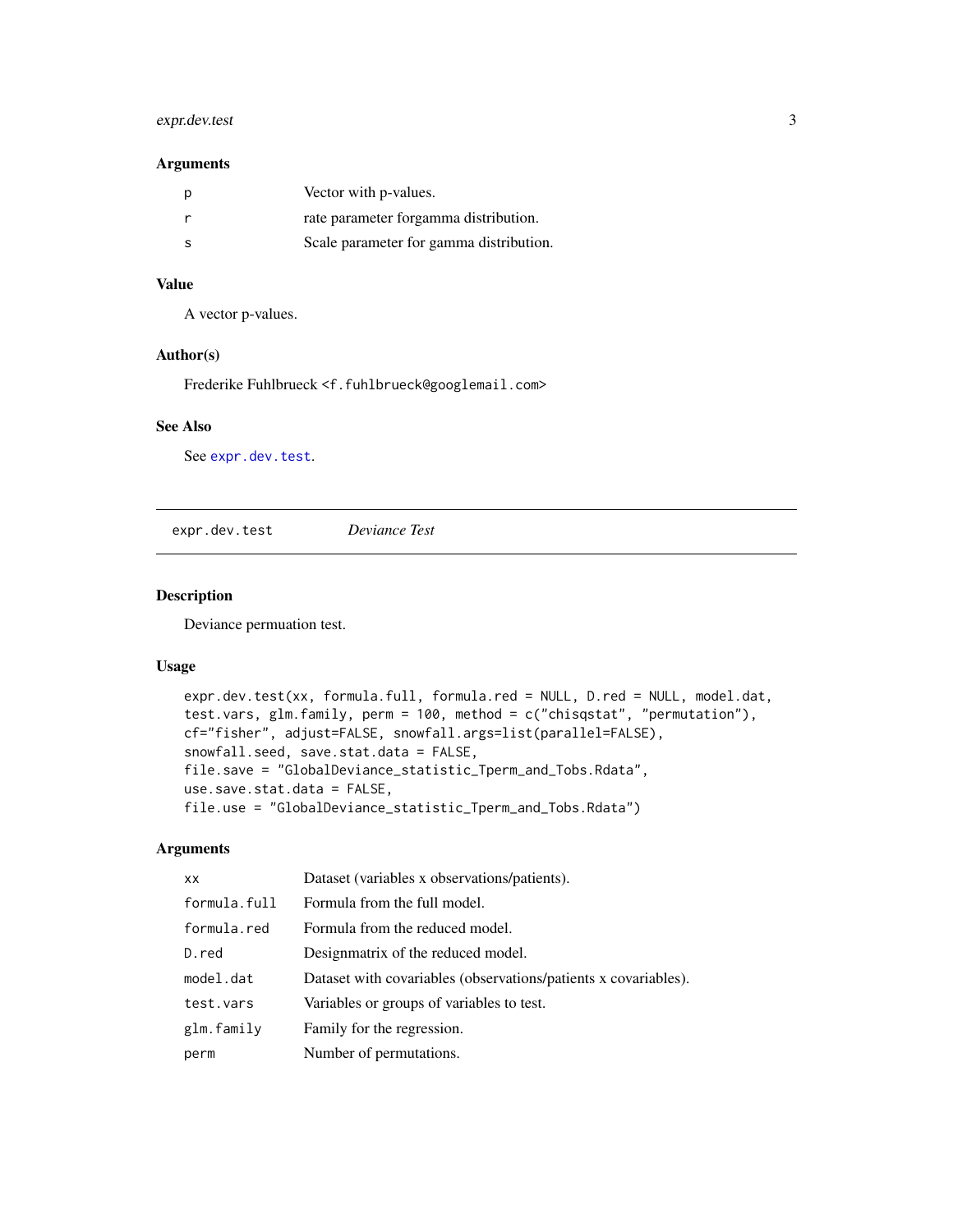<span id="page-3-0"></span>

| method             | Method for the calculation of the p-value.                                                        |  |
|--------------------|---------------------------------------------------------------------------------------------------|--|
| cf                 | Combining function for the partial tests.                                                         |  |
| adjust             | Method for p-value adjustment. Not implemented.                                                   |  |
| snowfall.args      | A list with parameters for the initialisation of parallelizing with package snowfall.             |  |
| snowfall.seed      | Start seed.                                                                                       |  |
|                    | save.stat.data Logical value, default is FALSE. Save the permutation and original test statistic. |  |
| file.save          | File name for saving.                                                                             |  |
| use.save.stat.data |                                                                                                   |  |
|                    | Logical value, default is FALSE. Use the saved permutation and original test<br>statistic.        |  |
| file.use           | File name for data loading.                                                                       |  |
|                    |                                                                                                   |  |

### Value

### A list

| method                 | Method for the calculation of the p-value. |  |
|------------------------|--------------------------------------------|--|
| number.of.variables    |                                            |  |
|                        | Number of variables.                       |  |
| number.of.permutations |                                            |  |
|                        | Number of permutations.                    |  |
| formula.full           | Formula from the full model.               |  |
| formula red            | Formula from the reduced model.            |  |
| test                   | Test results.                              |  |
| data.perm              | Permutation test statistic.                |  |
| data.original          | Original test statistic.                   |  |
| test.vars              | Variables or groups of variables to test.  |  |

### Author(s)

Frederike Fuhlbrueck <f.fuhlbrueck@googlemail.com>

### See Also

See [PermTest](#page-6-1), [varwiselogLik](#page-13-1) and [Rossi](#page-9-1).

### Examples

```
## Not run:
### Example 1: poisson random data
set.seed(6666)
n<-100
Y1<-c(rpois(n, 1))
Y2<-c(rpois(n/2, 1), rpois(n/2, 10))
A<-rnorm(n)
B \leq -c(rep(1, n/2), rep(0, n/2)) # group variable
```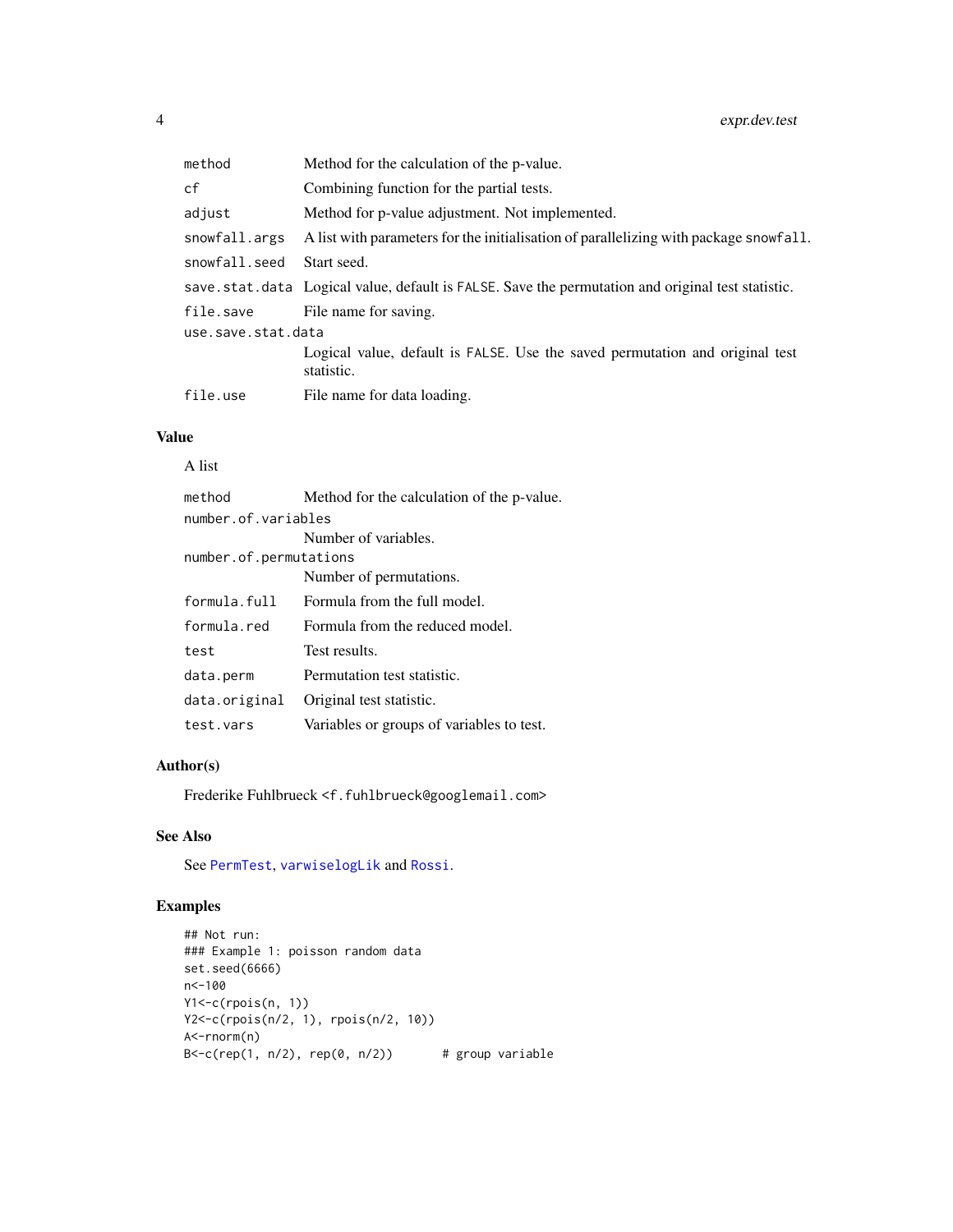### <span id="page-4-0"></span>Functions\_for\_Permutation 5

```
C<-rpois(n, 1)
test.variables<-list("Y1", "Y2", c("Y1", "Y2"))
names(test.variables)<-c("Y1", "Y2", "Y1, Y2")
t.random<-expr.dev.test(xx=t(data.frame(Y1, Y2)), formula.full=~ A + B + C,
formula.red=~ A + C, model.dat=data.frame(A, B, C), test.vars=test.variables,
glm.family=poisson(link="log"), perm=1000, method="permutation", cf="fisher",
snowfall.args=list(parallel=TRUE), snowfall.seed=54321)
summary(t.random, digits=3)
### Example 2: data set Rossi
data(Rossi)
# Covariables (patients x covariables)
model.dat<-Rossi[, c("arrest", "fin", "wexp")]
str(model.dat)
# data (variables/genes x patients)
xx<-rbind(t(t(t(Rossi[, c("prio", "n.work.weeks")]))), rpois(432, 1))
rownames(xx)<-c("prio", "n.work.weeks", "random")
formula.full \leq \sim arrest + fin + wexp
formula.red<- ~ arrest + fin
test.vars<-list("prio", "n.work.weeks", "random", c("prio", "n.work.weeks"),
c("prio", "n.work.weeks", "random"))
names(test.vars)<-c("prio", "n.work.weeks", "random", "prio+n.work.weeks",
"prio+n.work.weeks+random")
set.seed(54321)
t.rossi1<-expr.dev.test(xx=xx, formula.full=formula.full, formula.red=formula.red,
D.red=NULL, model.dat, test.vars=test.vars, glm.family=poisson(link="log"),
perm=100, method="permutation", cf="fisher")
t.rossi2<-expr.dev.test(xx=xx, formula.full=formula.full, formula.red=formula.red,
D.red=NULL, model.dat, test.vars=test.vars, glm.family=poisson(link="log"),
perm=100, method="chisqstat", cf="fisher")
summary(t.rossi1, digits=2)
summary(t.rossi2, digits=3)
## End(Not run)
```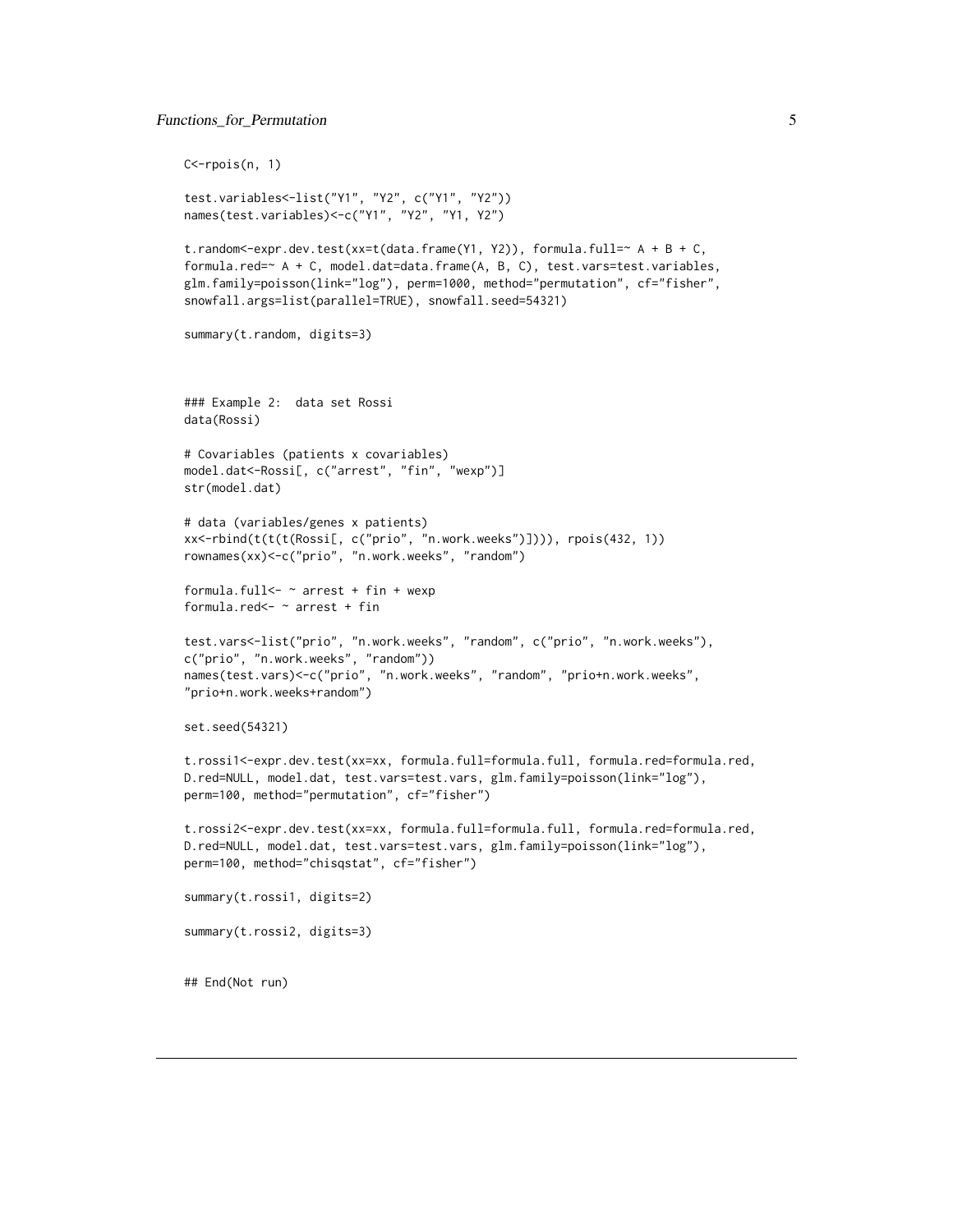<span id="page-5-0"></span>Functions\_for\_Permutation

*Helper Functions for Permutation*

### Description

The functions adapted from packages globaltest and GlobalAncova.

#### Usage

```
.mchoose(counts)
.nPermsG(counts, grouping)
.nPerms(D.full, model.dat, formula.full)
.allpermsG(counts, grouping)
.allperms(nums)
```
### Arguments

| counts       | Counts.                           |
|--------------|-----------------------------------|
| grouping     | Indices for the group.            |
| D.full       | Designmatrix from the full model. |
| model.dat    | Dataset with covariables.         |
| formula.full | Formula from the full model.      |
| nums         | Indices to be permuted.           |

### Details

The function .mchoose calculates the number of permutations.

The function .nPermsG calculates the number of permutations for multiple groups.

The function .nPerms calculates the number of permutations from the designmatrix.

The function .allpermsG lists all permutations for the multiple-group case.

The function .allperms lists all permutations for the continuos case.

### Value

| .mchoose | A number.                                                                                            |
|----------|------------------------------------------------------------------------------------------------------|
| .nPermsG | A number.                                                                                            |
| .nPerms  | Number of permutations (nPerms) and a vector which counts same rows of the<br>designmatrix (counts). |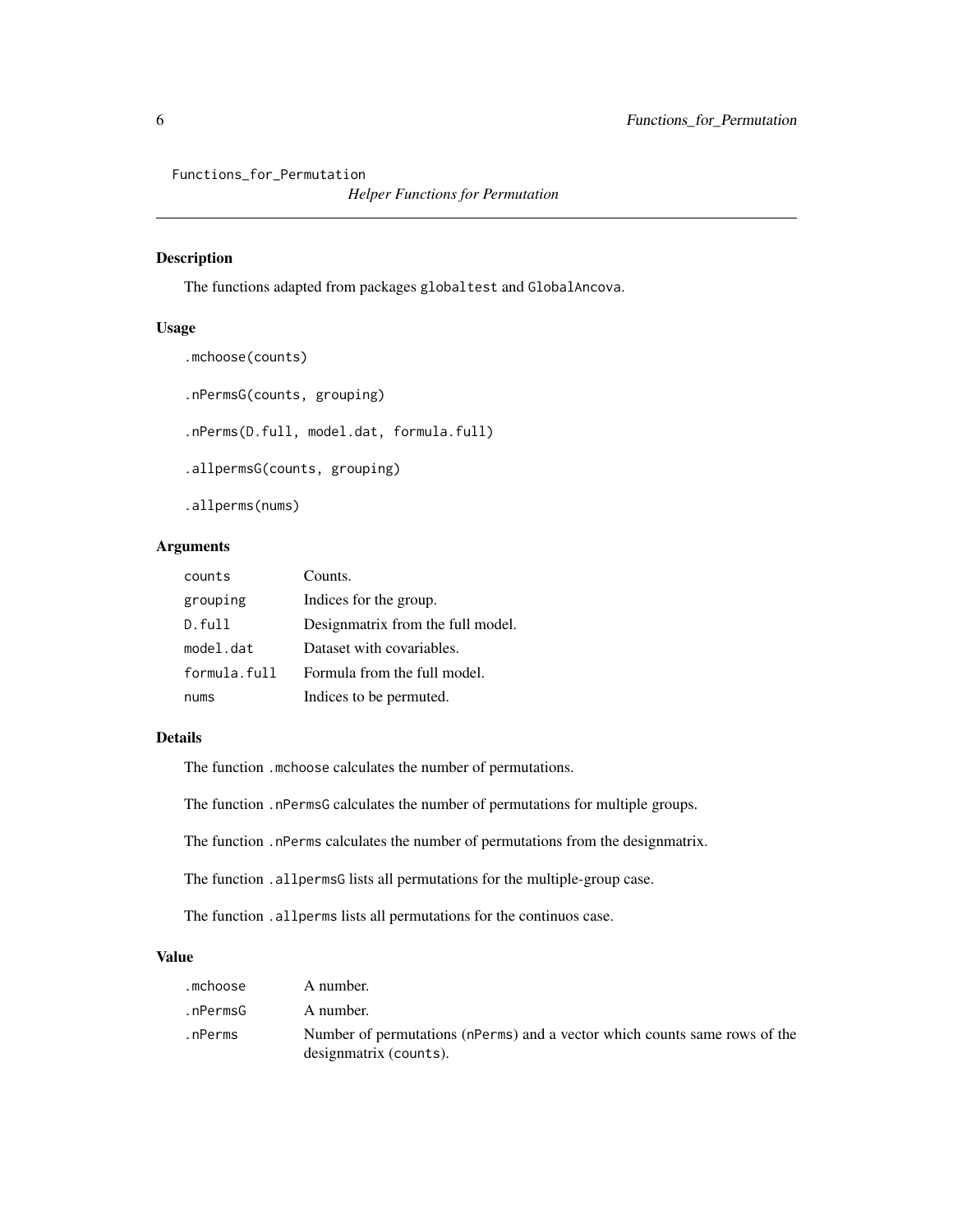#### <span id="page-6-0"></span>PermTest 7

| .allpermsG | A matrix.                |
|------------|--------------------------|
| .allperms  | A matrix (nums x nums!). |

### Author(s)

Frederike Fuhlbrueck <f.fuhlbrueck@googlemail.com>

#### Examples

```
## Not run:
### Examples
# Number of permutations
.mchoose(1:3) \# or choose(sum(1:3), 1) \star choose(sum(2:3), 2)
# Number of permutations for multiple groups
.nPermsG(1:3, c(1, 1, 2))
# Number of permutations from the designmatrix
D.full<-t(matrix(c(1:9, 1:3), 3, 4))
model.dat<-matrix(c(1,0,0,1,0,1,0,0), 4, 2)
colnames(model.dat)<-c("A", "B")
formula.full<-~A+B
.nPerms(D.full, model.dat, formula.full)
# All permutations for the multiple-group case
.allpermsG(c(2, 1, 2), c(1, 1, 2))
# All permutations for the continuos case
.allperms(1:3)
## End(Not run)
```
<span id="page-6-1"></span>

PermTest *Permutation Test*

### Description

The function performs a permuatation test with Deviance as test statistic.

#### Usage

```
PermTest(xx, formula.full, D.full, D.red, model.dat, glm.family, perm,
test.vars, cf, adjust, snowfall.args, snowfall.seed,
save.stat.data, file.save, use.save.stat.data, file.use)
```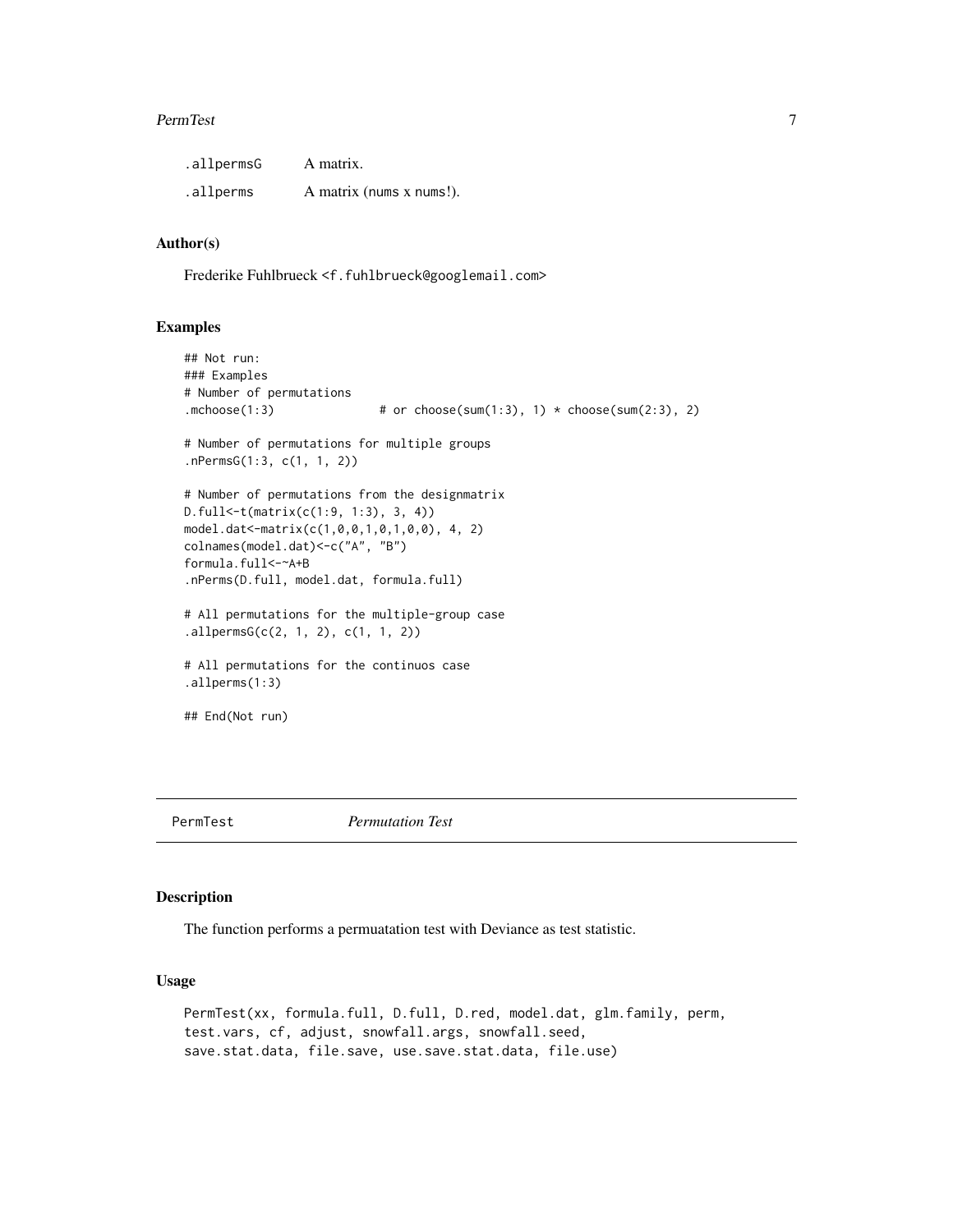### Arguments

| XX                 | Dataset (variables x patients).                                                                   |  |
|--------------------|---------------------------------------------------------------------------------------------------|--|
| formula.full       | Formula from the full model.                                                                      |  |
| D.full             | Designmatrix of the full model.                                                                   |  |
| D.red              | Designmatrix of the reduced model.                                                                |  |
| model.dat          | Dataset with covariables.                                                                         |  |
| glm.family         | Family for the regression.                                                                        |  |
| perm               | Number of permutations.                                                                           |  |
| test.vars          | Variables or groups of variables to test.                                                         |  |
| cf                 | Combining function for the partial tests.                                                         |  |
| adjust             | Method for p-value adjustment.                                                                    |  |
| snowfall.args      | A list with parameters for the initialisation of parallelizing with package snowfall.             |  |
| snowfall.seed      | Start seed.                                                                                       |  |
|                    | save.stat.data Logical value, default is FALSE. Save the permutation and original test statistic. |  |
| file.save          | File name for saving.                                                                             |  |
| use.save.stat.data |                                                                                                   |  |
|                    | Logical value, default is FALSE. Use the saved permutation and original test<br>statistic.        |  |
| file.use           | File name for data loading.                                                                       |  |

### Value

A list with

| statistic | Original test data combined with cf.                          |
|-----------|---------------------------------------------------------------|
| df        | Degree of freedom for each variable or group of test. vars.   |
| p.value   | Permutation p-value for each variable or group of test. vars. |
| data.perm | Permutation test data.                                        |
|           | data.original Original test data.                             |

### Author(s)

Frederike Fuhlbrueck <f.fuhlbrueck@googlemail.com>

### See Also

See [ResamplelogLik](#page-8-1), [varwiselogLik](#page-13-1) and [expr.dev.test](#page-2-1).

<span id="page-7-0"></span>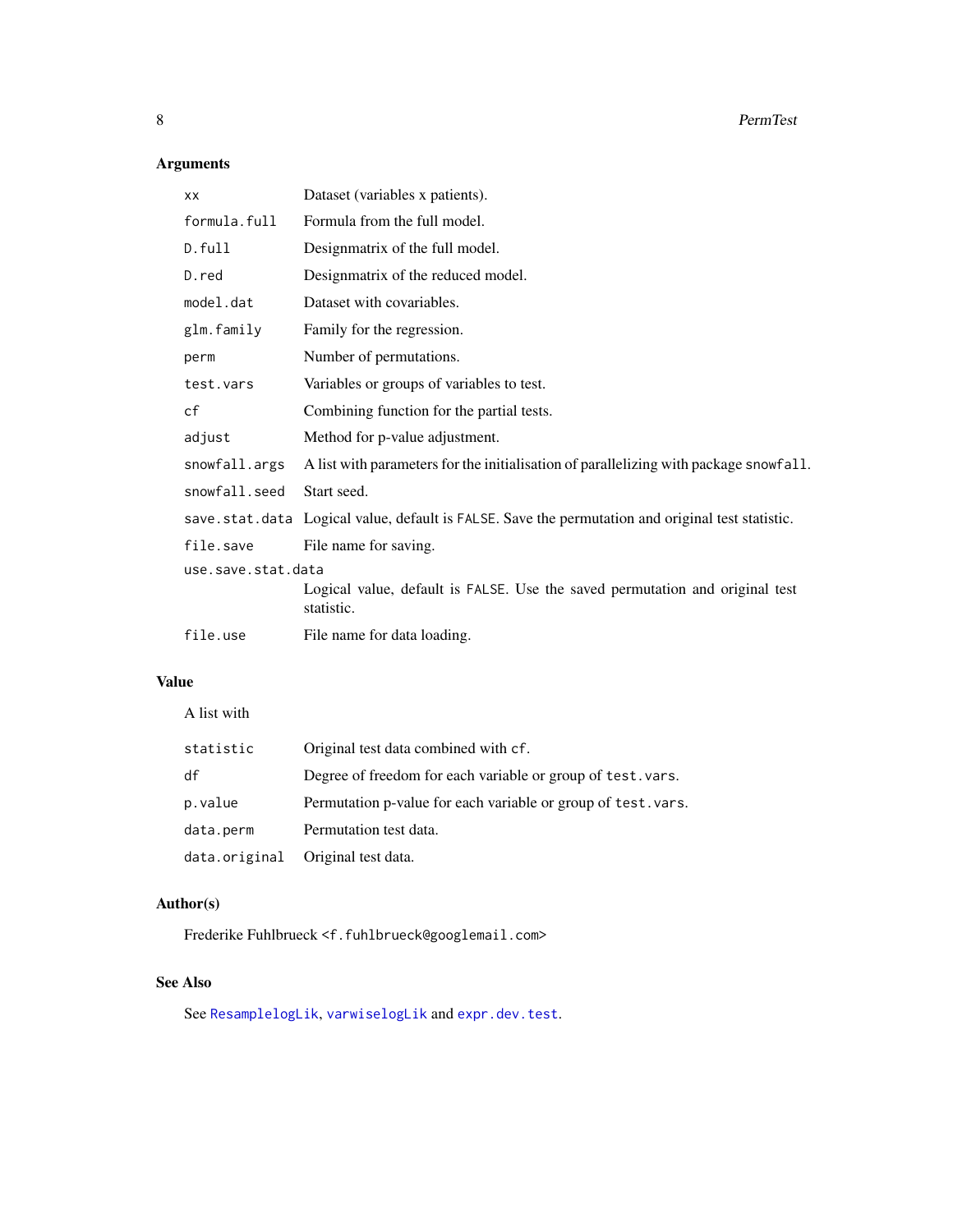<span id="page-8-1"></span><span id="page-8-0"></span>ResamplelogLik *log-Likelihood values of Permutations*

### Description

log-Likelihood values from all permutations.

### Usage

```
ResamplelogLik(xx, D.full, glm.family, nperm.used, covars, use.permMat, permMat,
snowfall.args, snowfall.seed)
```
### Arguments

| XX.           | Dataset (genes x patients).                                                           |
|---------------|---------------------------------------------------------------------------------------|
| D.full        | Designmatrix.                                                                         |
| glm.family    | Family for the regression.                                                            |
| nperm.used    | Number of permutations for the test.                                                  |
| covars        | Columns for the test.                                                                 |
| use.permMat   | Use permutation matrix TRUE/FALSE.                                                    |
| permMat       | Permutation matrix.                                                                   |
| snowfall.args | A list with parameters for the initialisation of parallelizing with package snowfall. |
| snowfall.seed | Start seed.                                                                           |

### Value

A list with log-Likelohood values for each permutated designmatrix.

#### Author(s)

Frederike Fuhlbrueck <f.fuhlbrueck@googlemail.com>

#### See Also

See [Functions\\_for\\_Permutation](#page-4-1).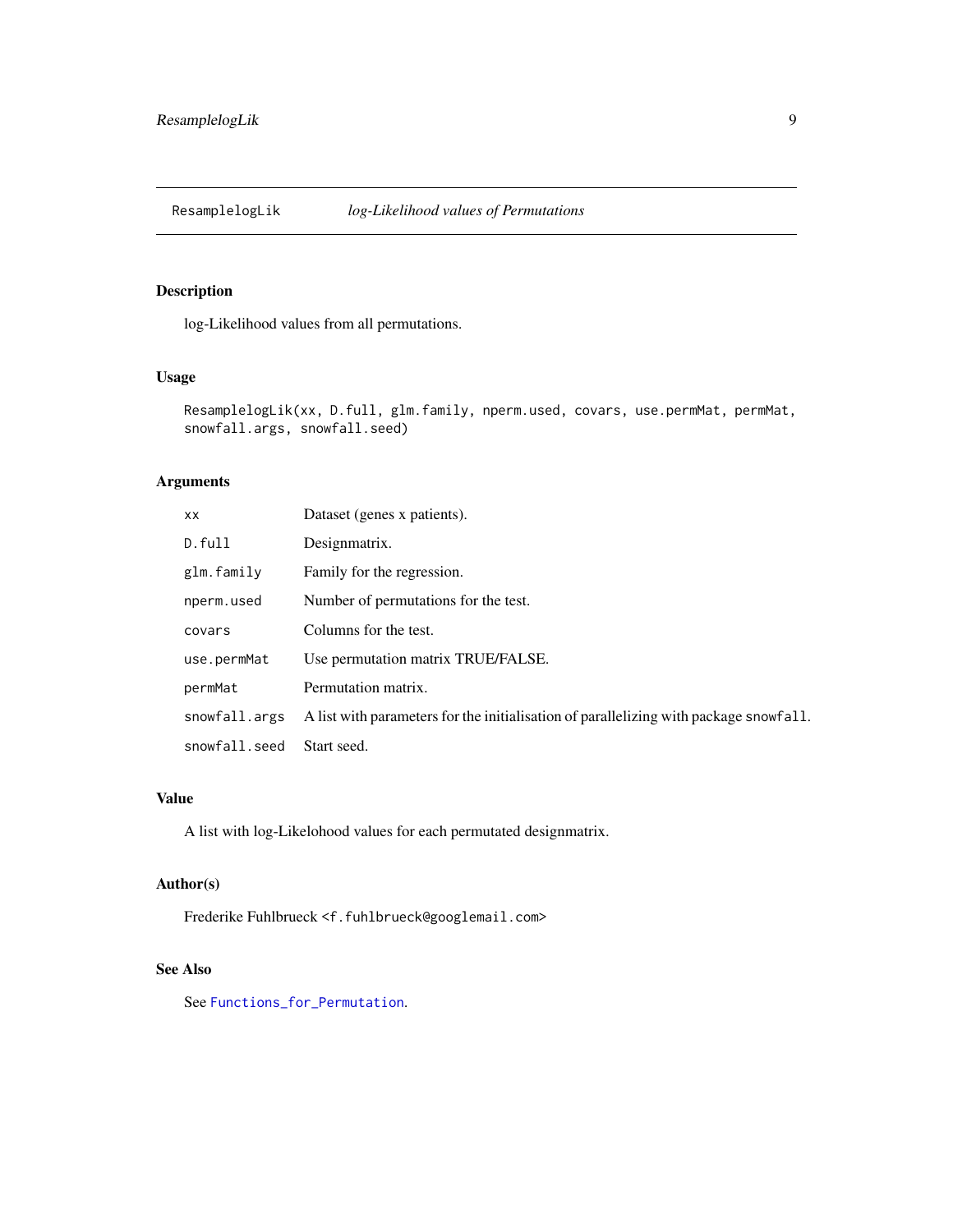<span id="page-9-1"></span><span id="page-9-0"></span>

#### Description

Dataset to test the package.

### Usage

data(Rossi)

### Format

A data frame with 432 observations on the following 63 variables.

week A numeric vector. Response (week of arrest after release)

arrest A numeric vector. Censoring indicator  $(1 = case, Study time: one year)$ 

- fin A numeric vector. Indicator for financial support.
- age A numeric vector. Age in years.

race A numeric vector. Race (1=black, 0=white).

wexp A numeric vector. Indicator for work experience prior to arrest.

mar A numeric vector. Indicator for married person.

paro A numeric vector. Indicator for parolee.

prio A numeric vector. Number of previous convictions.

educ A numeric vector. Lebel of education (Scala 2-6 increasing)

emp1 52 numeric vectors.  $0 = no$  work,  $1 = work$ 

- emp2 A numeric vector.
- emp3 A numeric vector.
- emp4 A numeric vector.
- emp5 A numeric vector.
- emp6 A numeric vector.
- emp7 A numeric vector.
- emp8 A numeric vector.
- emp9 A numeric vector.
- emp10 A numeric vector.
- emp11 A numeric vector.
- emp12 A numeric vector.
- emp13 A numeric vector.
- emp14 A numeric vector.
- emp15 A numeric vector.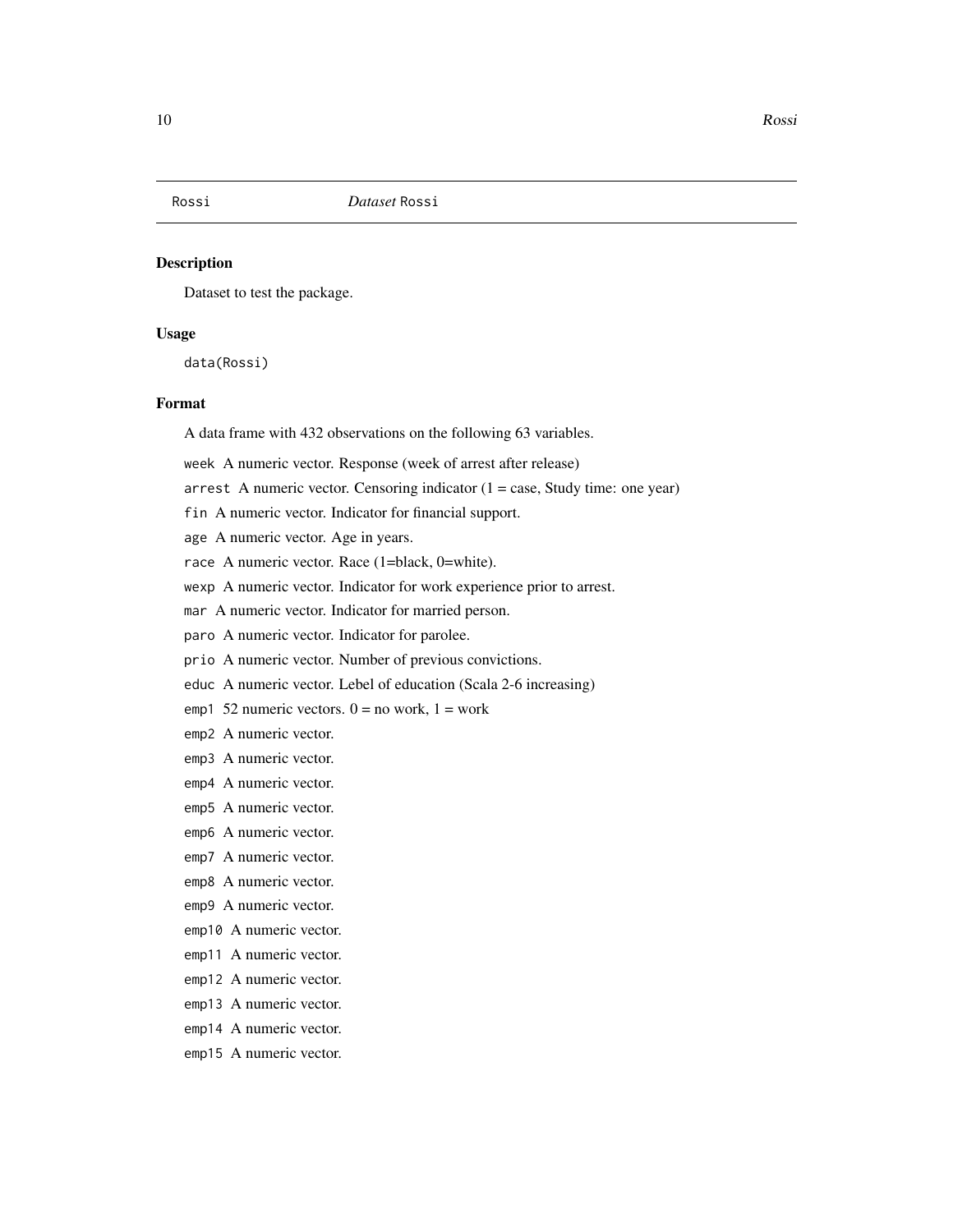#### Rossi 11

emp16 A numeric vector. emp17 A numeric vector. emp18 A numeric vector. emp19 A numeric vector. emp20 A numeric vector. emp21 A numeric vector. emp22 A numeric vector. emp23 A numeric vector. emp24 A numeric vector. emp25 A numeric vector. emp26 A numeric vector. emp27 A numeric vector. emp28 A numeric vector. emp29 A numeric vector. emp30 A numeric vector. emp31 A numeric vector. emp32 A numeric vector. emp33 A numeric vector. emp34 A numeric vector. emp35 A numeric vector. emp36 A numeric vector. emp37 A numeric vector. emp38 A numeric vector. emp39 A numeric vector. emp40 A numeric vector. emp41 A numeric vector. emp42 A numeric vector. emp43 A numeric vector. emp44 A numeric vector. emp45 A numeric vector. emp46 A numeric vector. emp47 A numeric vector. emp48 A numeric vector. emp49 A numeric vector. emp50 A numeric vector. emp51 A numeric vector. emp52 A numeric vector.

n.work.weeks A numeric vector. Number of weeks with work.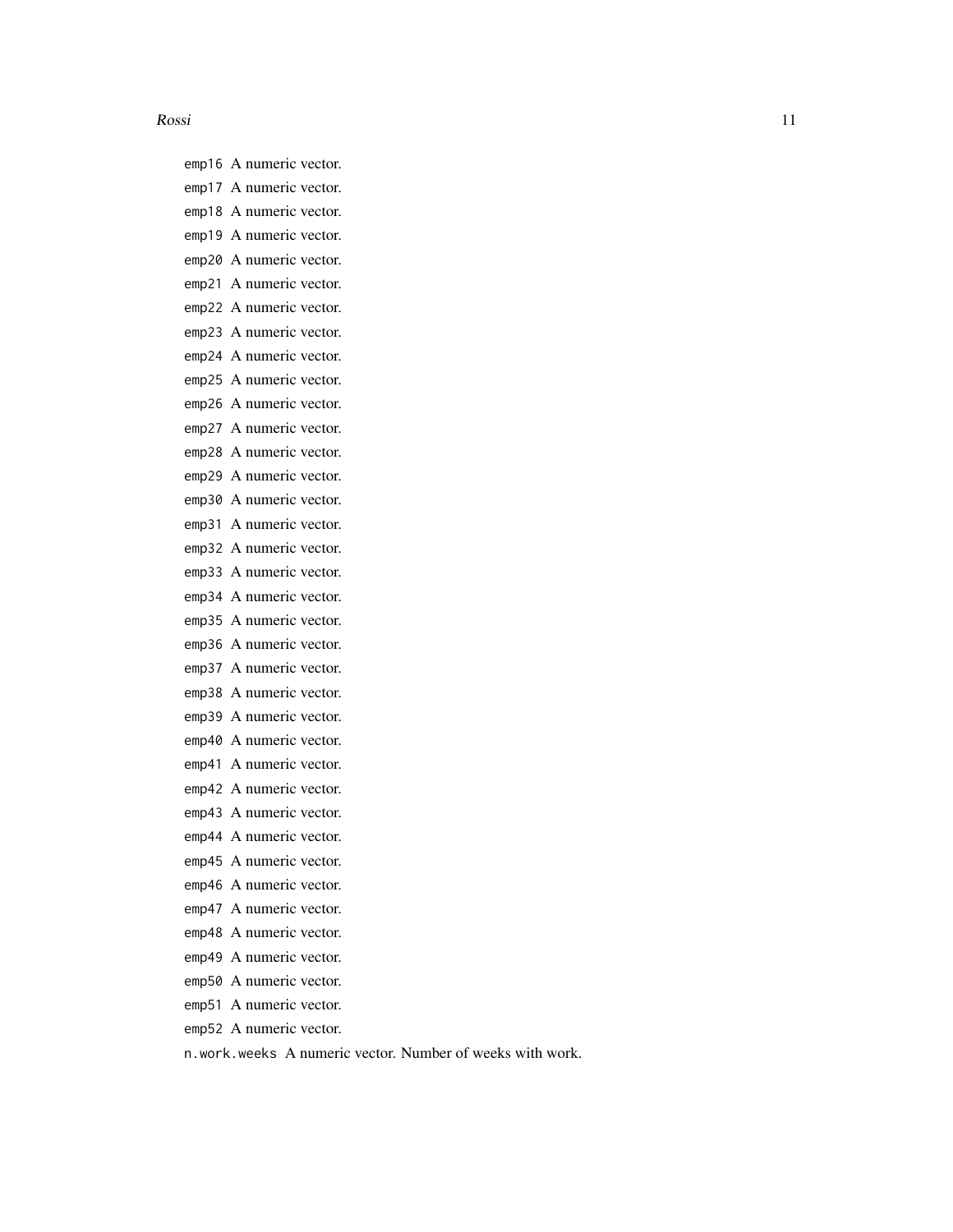#### References

```
Fox, John. An R and S-PLUS Companion to Applied Regression, Sage Publications, 2002.
http://cran.r-project.org/doc/contrib/Fox-Companion/scripts.html
```
Rossi, P., R. Berk, and K. Lenihan (1980). Money, work, and crime: experimental evidence. Quantitative studies in social relations. Academic Press.

### Examples

```
## Not run:
### prepares the dataset 'Rossi' for the package 'GlobalDeviance'
setwd( \ldots )Rossi<-read.table("Rossi.txt", header=TRUE)
Rossi$n.work.weeks<-rowSums(Rossi[, grepl("emp[0-90-9]", names(Rossi))], na.rm=TRUE)
save(Rossi, file="Rossi.rda")
### load dataset 'Rossi'
data(Rossi)
str(Rossi)
names(Rossi)
# Covariables (patients x covariables)
model.dat<-Rossi[, c("arrest", "fin", "wexp")]
str(model.dat)
# data (variables/genes x patients)
xx<-rbind(t(t(t(Rossi[, c("prio", "n.work.weeks")]))), rpois(432, 1))
rownames(xx)<-c("prio", "n.work.weeks", "random")
formula.full \leq \sim arrest + fin + wexp
formula.red<- ~ arrest + fin
test.vars<-list("prio", "n.work.weeks", "random", c("prio", "n.work.weeks"),
c("prio", "n.work.weeks", "random"))
names(test.vars)<-c("prio", "n.work.weeks", "random", "prio+n.work.weeks",
"prio+n.work.weeks+random")
set.seed(54321)
t.rossi1<-expr.dev.test(xx=xx, formula.full=formula.full, formula.red=formula.red,
model.dat=model.dat, test.vars=test.vars, glm.family=poisson(link="log"),
perm=100, method="permutation", cf="fisher")
```
t.rossi2<-expr.dev.test(xx=xx, formula.full=formula.full, formula.red=formula.red, model.dat=model.dat, test.vars=test.vars, glm.family=poisson(link="log"),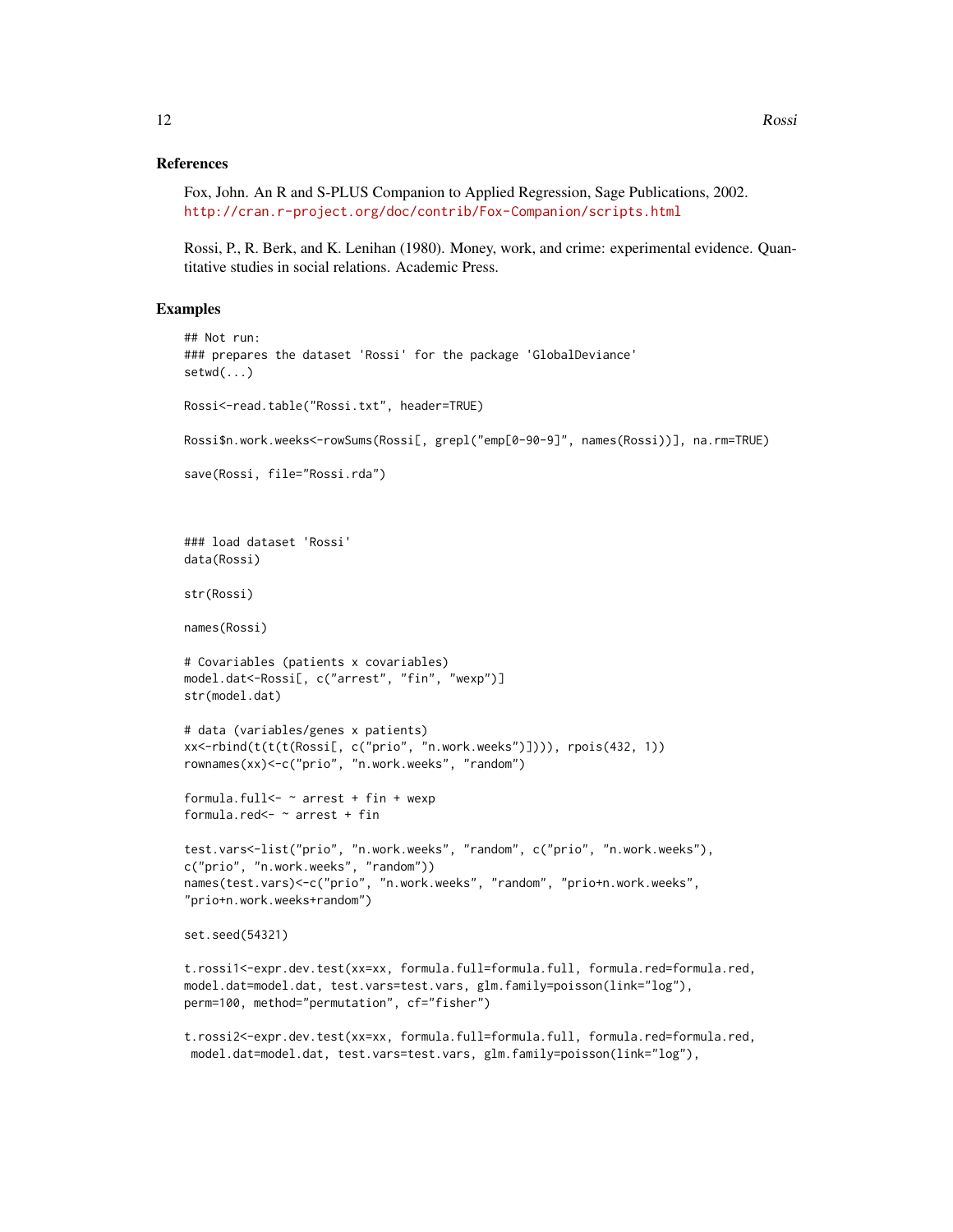### <span id="page-12-0"></span>summary.dev.test 13

```
perm=100, method="chisqstat", cf="fisher")
summary(t.rossi1, digits=2)
summary(t.rossi2, digits=3)
## End(Not run)
```
summary.dev.test *Summary function*

### Description

Summary function

### Usage

## S3 method for class 'dev.test' summary(object, ...)

### Arguments

| object  | Object of class dev.test  |
|---------|---------------------------|
| $\cdot$ | digits or something else. |

### Value

A text output.

### Note

Type I Error is per default 0.05.

### Author(s)

Frederike Fuhlbrueck <f.fuhlbrueck@googlemail.com>

#### See Also

See [expr.dev.test](#page-2-1).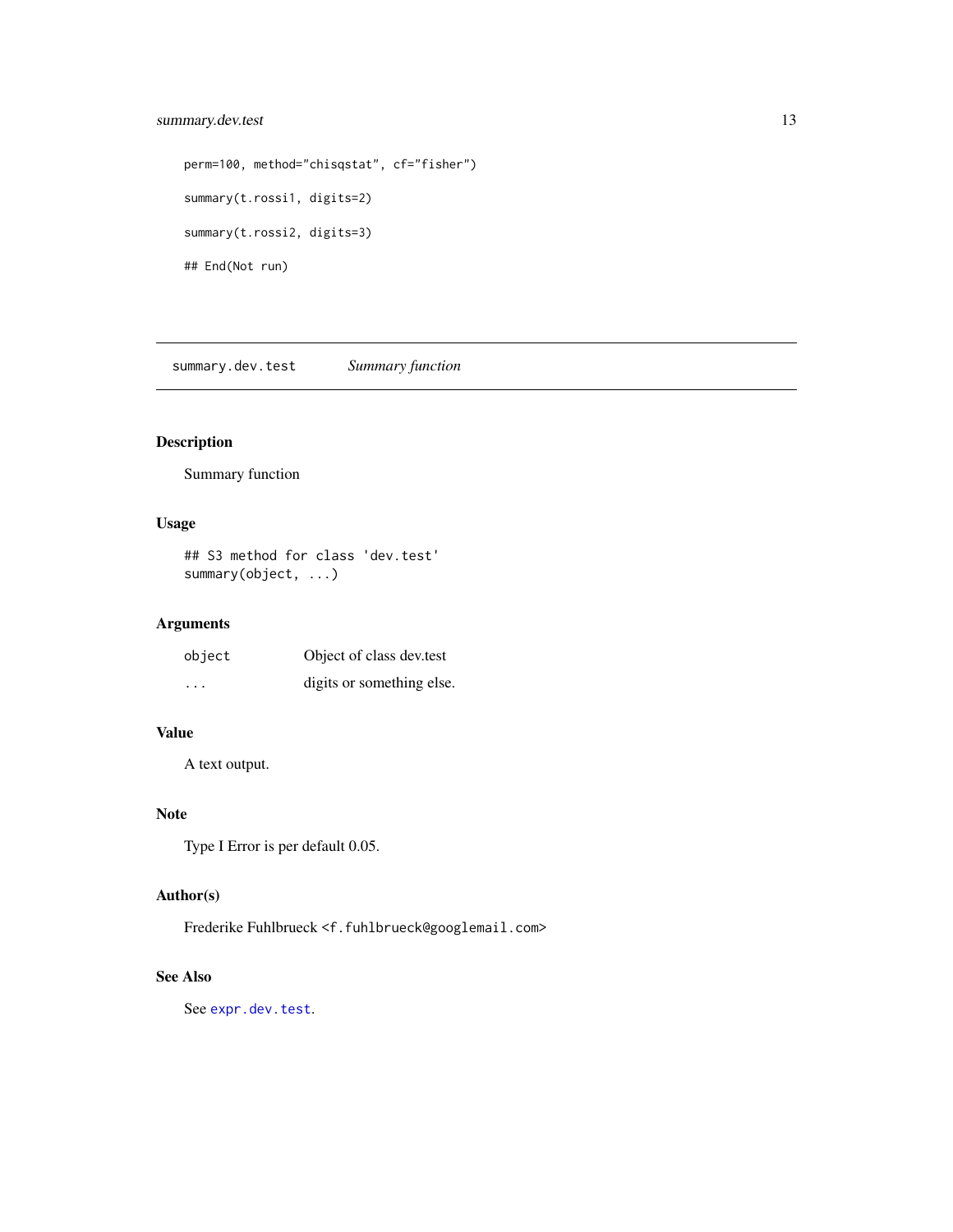<span id="page-13-1"></span><span id="page-13-0"></span>

### Description

Variablewise max. log-Likelihood values for a model.

### Usage

```
varwiselogLik(xx, D, glm.family)
```
varwiselogLik.regression(xx, D, glm.family)

### Arguments

| <b>XX</b>  | Dataset (variables x observations/patients). |
|------------|----------------------------------------------|
| D          | Designmatrix.                                |
| glm.family | Family for the regression.                   |

### Value

Tables with log-Likelihood values for each variable of xx.

varwiselogLik A table with column deviance. varwiselogLik.regression A list with model fits.

### Author(s)

Frederike Fuhlbrueck <f.fuhlbrueck@googlemail.com>